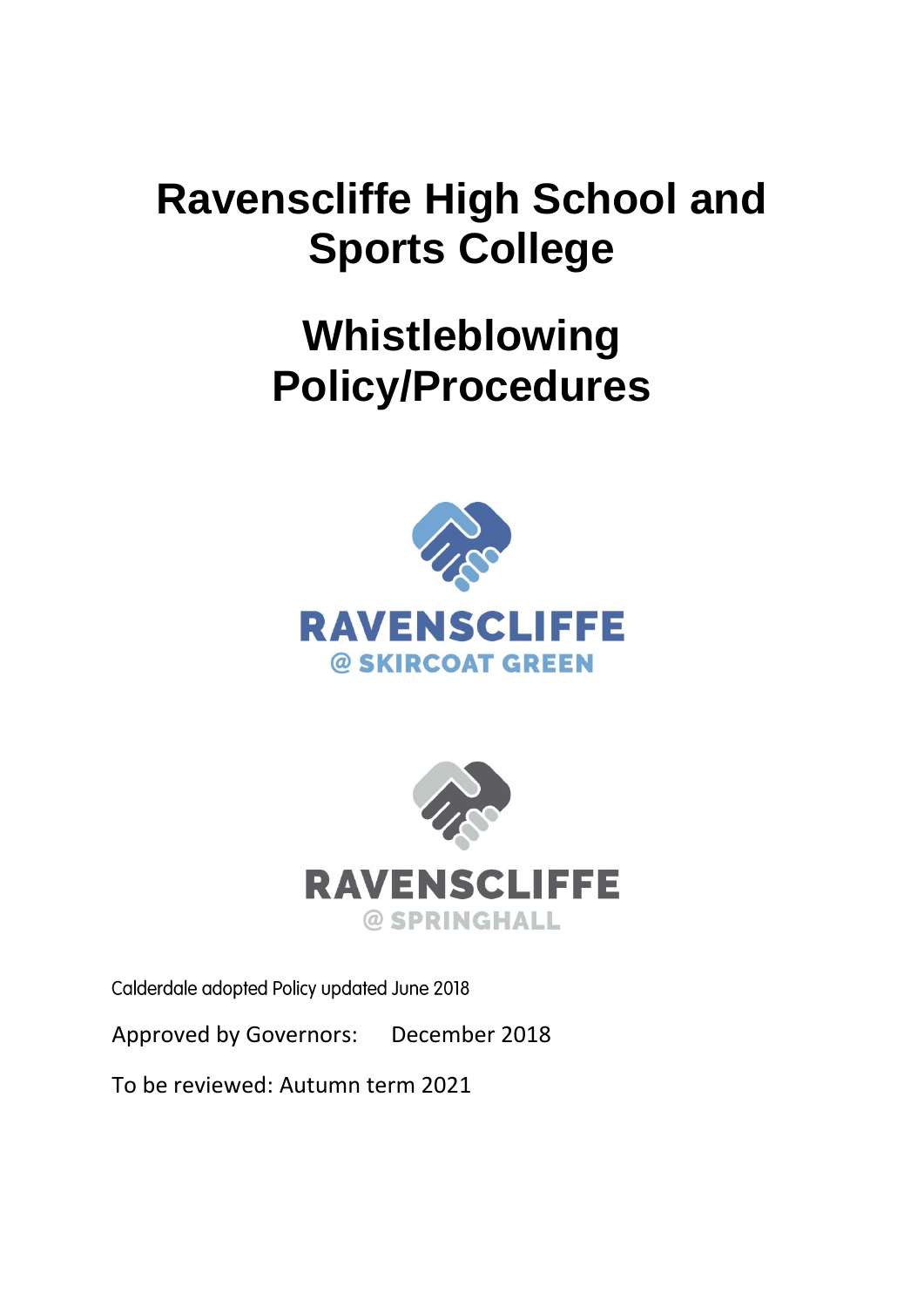## **CONTENTS**

| Academies, Sixth Form Colleges, Further Education Establishments and      |  |
|---------------------------------------------------------------------------|--|
|                                                                           |  |
|                                                                           |  |
|                                                                           |  |
|                                                                           |  |
|                                                                           |  |
|                                                                           |  |
| Appendix 1 - The Nolan Principles of Conduct Underpinning Public Life  11 |  |
|                                                                           |  |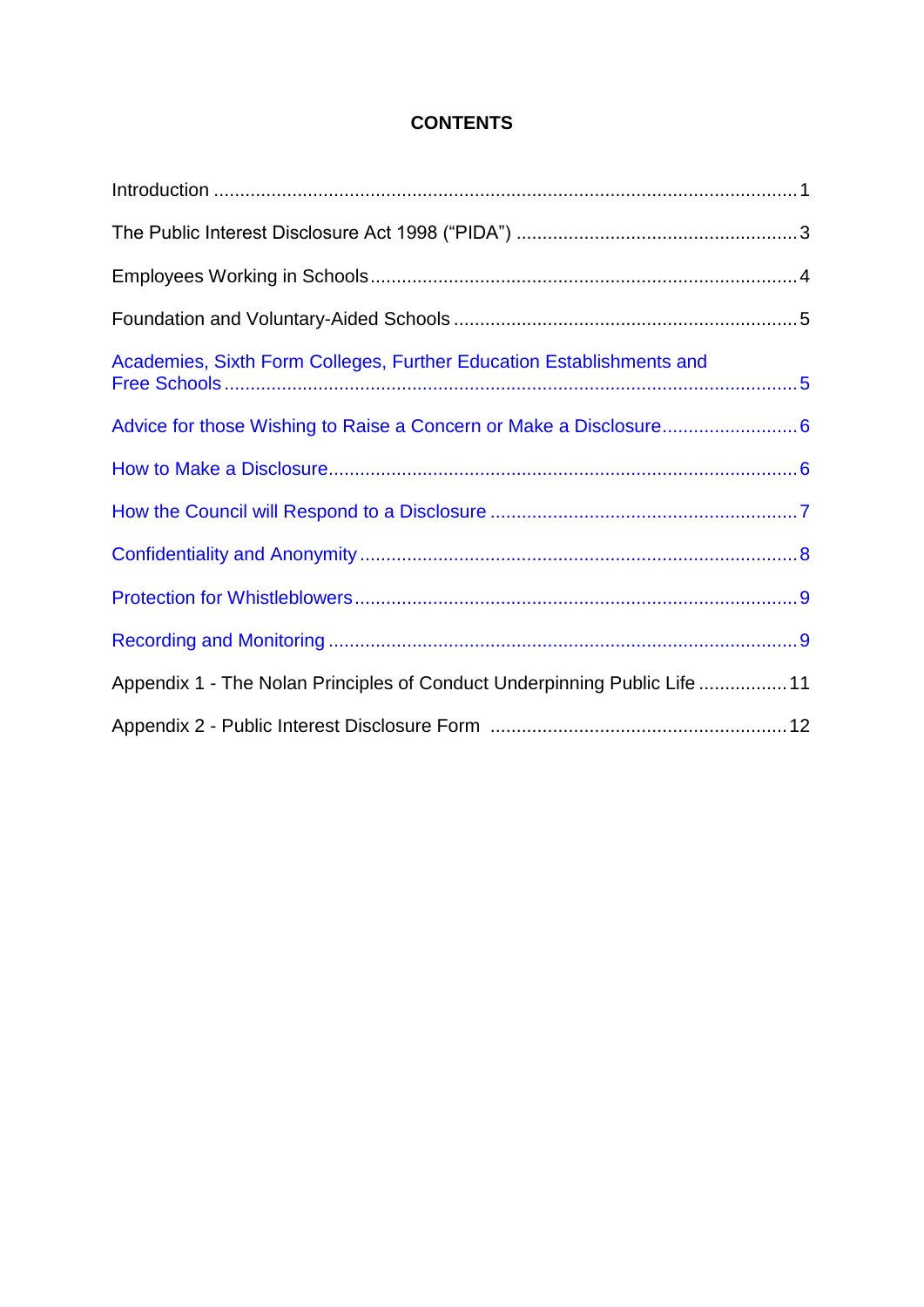#### <span id="page-2-0"></span>**1. INTRODUCTION**

- 1.1 Calderdale Council (the Council) is committed to ensuring that it, and the people working for it, complies with the highest standards of openness, probity and accountability. In line with that commitment, it expects and encourages all employees to maintain high standards in accordance with the Code of Conduct for Council Employees. This Policy aims to encourage workers with serious concerns about any aspect of the Council's work to come forward and voice those concerns, so that they can be investigated effectively.
- 1.2 'Whistleblowing' is the term used in respect of workers disclosing information in the public interest and has a specific legal definition under the Public Interest Disclosure Act 1998, ie a disclosure of information which, in the reasonable belief of the worker, is made in the public interest and tends to show serious misconduct ('a Protected Disclosure'). The term 'worker' includes an employee of the Council, agency staff, contractor or consultant doing work for the Council and such workers are referred to as "employees" in this policy.
- 1.3 This policy document covers disclosures of serious misconduct or wrongdoing made by employees, and to this end, where this policy makes reference to a 'whistleblower' it refers to the Calderdale Council employee who is making a disclosure. The Policy applies to all employees working at all levels of the organisation including school based staff employed in community schools, community special schools, voluntary controlled schools and maintained nursery schools, agency staff, contractors and volunteers. It is the responsibility of the Governing Board to ensure that the Whistleblowing Policy has been adopted by the school and that all staff are aware of it and can access it easily.
- 1.4 This policy seeks to set out how the Council will handle and respond to any such disclosure.

Where any employee is aware of any serious misconduct or wrongdoing, for example:

- breach of a legal obligation;
- any criminal activity, including incitement to commit a criminal act;
- corruption or fraud;
- a miscarriage of justice:
- a danger to the health or safety of any individual or damage to the environment;
- abuse of power or authority;
- failure to comply with professional standards, Council policies or codes of practice/ conduct.

Committed by or related to the actions of:

- Calderdale Council employees;
- Councillors:
- contractors, agency staff, suppliers or consultants of the Council in the course of their work for the Council;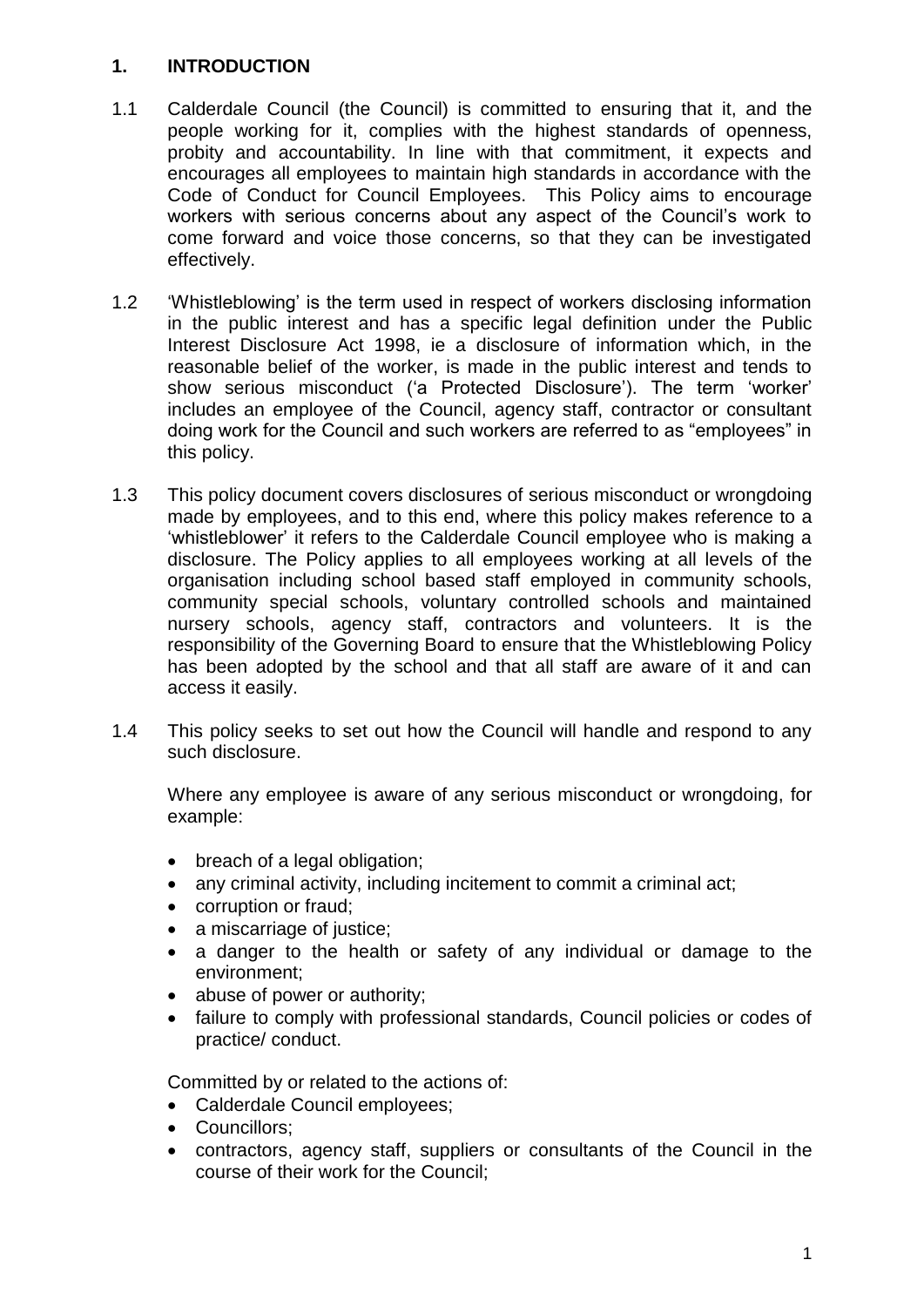and reports it, the Council will investigate any such allegations and, where appropriate, take action. The Council is also committed to preventing any employee who makes a disclosure being subjected to any detriment (eg harassment, victimisation or unfair treatment) of any person arising from their whistleblowing, and where appropriate, will take disciplinary action against any member of staff responsible for such harassment, victimisation or unfair treatment against a whistleblower.

- 1.5 This policy seeks to:
	- a) provide guidance on how to raise concerns;
	- b) encourage employees and/or their representatives to feel confident in raising concerns in the public interest about suspected serious misconduct in the Council and its services without fear of reprisals or victimisation even where the concerns are not subsequently confirmed by the investigation:
	- c) give a clear message that disclosures of serious misconduct or impropriety are taken seriously;
	- d) ensure that where the disclosure proves to be well founded, the individuals responsible for such serious misconduct or wrongdoing will be held accountable for their actions;
	- e) set out what employees can expect by way of confidentiality and protection when making a whistleblowing disclosure; and
	- f) identify independent support for employees who wish to make a whistleblowing disclosure.
- 1.6 This policy is not designed to be used:
	- a) for raising or reconsideration of matters that come under existing internal Calderdale Council procedures, eg Grievance, Disciplinary, Capability, Dignity at Work etc; or
	- b) for allegations that fall within the scope of specific procedures (for example child or adult at risk safeguarding) which will normally be referred for consideration under the relevant procedure, unless the employee has good reason to believe that the procedure is not being followed or will not be followed effectively; or
	- c) as an appeal process from any complaint or grievance handled under any of the above procedures.
- 1.7 Where a complaint is made by an employee which does not fall within the scope of this policy the Council will advise the employee of this and will discuss how they may take their complaint further. Wherever possible, the Council will consider the views of the employee, but there are situations where the Council is legally required to pass on details of allegations, without the consent of the employee, for example in safeguarding matters, or where the allegations relate to serious criminal activity undertaken by individuals outside the Council.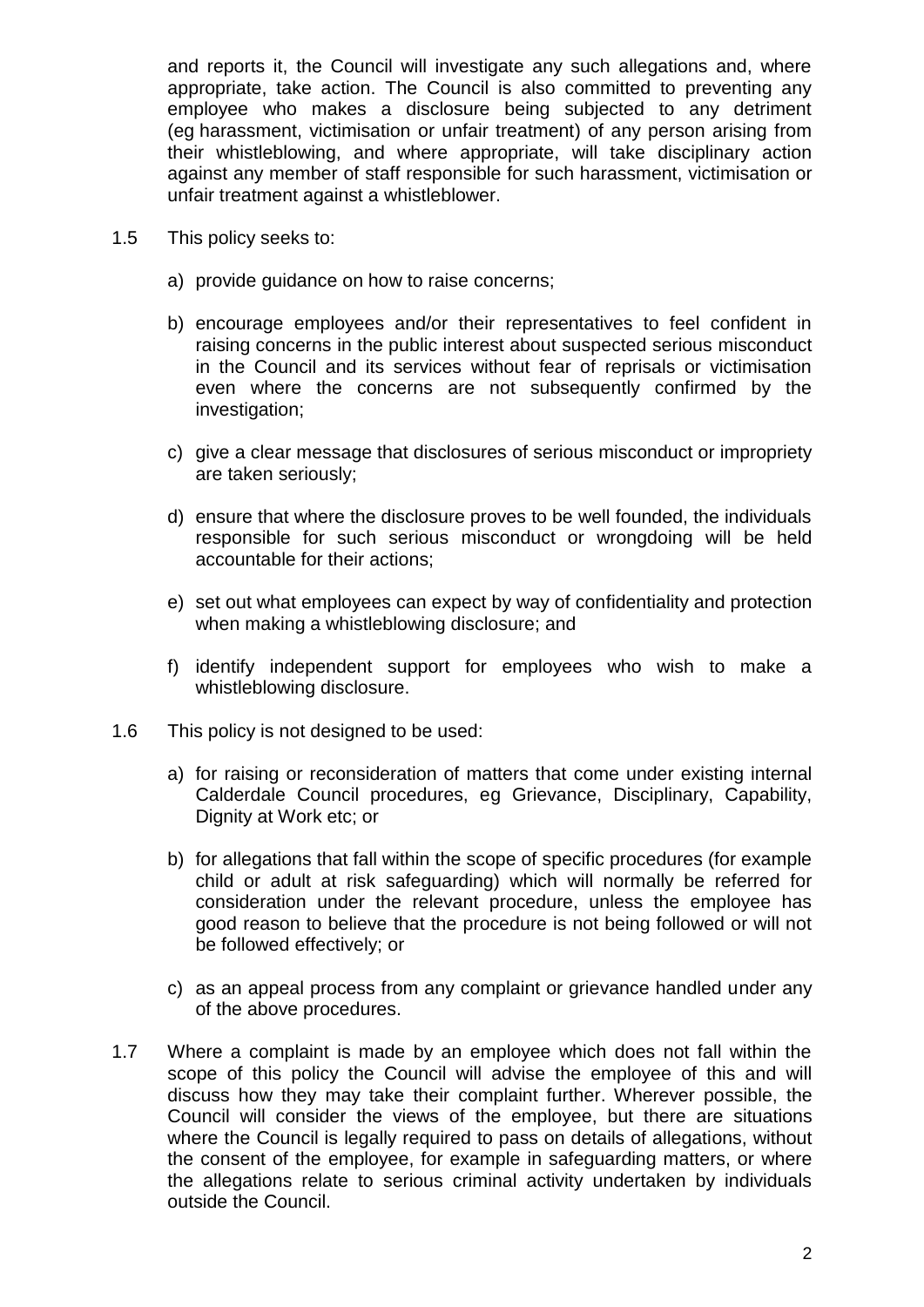#### <span id="page-4-0"></span>**2. THE PUBLIC INTEREST DISCLOSURE ACT 1998 ("PIDA")**

- 2.1 PIDA is designed to encourage and enable employees (which includes Agency Staff and any other individual working for the Council or school supported by the Council) to raise any concerns about any suspected serious misconduct, wrongdoing, an illegal act or a dangerous situation within the organisation.
- 2.2 This is called making a "Protected Disclosure" under the Act, and when it is made in the public interest and in accordance with this policy, an employee is legally protected from dismissal or detriment as a result of the disclosure.
- 2.3 The person making the disclosure does not have to be directly or personally affected by the serious misconduct or wrongdoing, but to be protected, they must have a reasonable belief that the disclosure is made in the public interest and raise a concern that:
	- a) a criminal offence (eg fraud, corruption or theft) has been/is likely to be committed;
	- b) a person has failed, is failing or is likely to fail to comply with any legal obligation to which they are subject;
	- c) a miscarriage of justice has been/is likely to occur;
	- d) the health or safety of any individual has been/is likely to be endangered;
	- e) the environment has been/is likely to be damaged;
	- f) information relating to any of the above is being deliberately concealed or attempts are being made to conceal the same;
	- g) public funds are being used in an unauthorised manner;
	- h) the Council's Constitution (including Standing Orders, Financial Regulations etc) has not been observed or is being breached by a Councillor(s) and/or a Council Officer(s);
	- i) sexual or physical abuse by any member of staff on a service user is taking place;
	- j) unlawful discrimination is occurring to any member of staff or service recipient in relation to the legally protected characteristics of age, disability, gender reassignment, marriage and civil partnership, pregnancy and maternity, race, religion and belief, sex, and sexual orientation; and

Employees may also wish to make disclosures about breaches of the 'Nolan Principles of Conduct Underpinning Public Life' (see Appendix 1)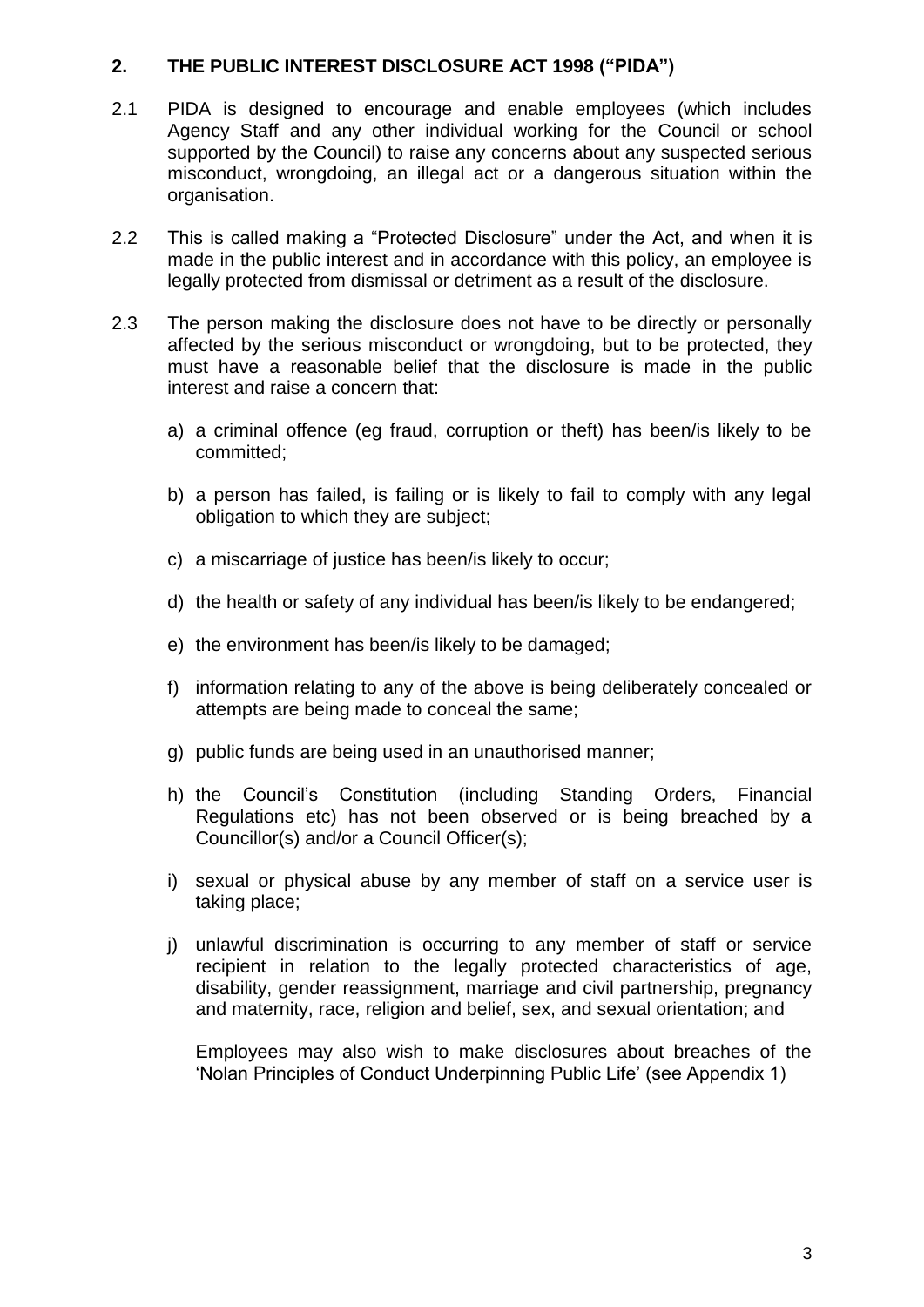- 2.4 PIDA will protect any employee or worker making a Protected Disclosure, irrespective of whether or not the disclosure relates to information gained in the course of their employment (eg a protected disclosure made by an employee acting as a service user would still fall under the PIDA protection).
- 2.5 If an Employee does not feel comfortable making a disclosure to the Council, he/she may be entitled to make a disclosure to other prescribed persons. For further Information please see paragraph 7.5 of this document.

#### <span id="page-5-0"></span>**3. EMPLOYEES WORKING IN SCHOOLS**

- 3.1 It is expected that individuals employed in schools falling under the Council's whistleblowing scheme (Community Schools, Community Special Schools, Pupil Referral Units, Voluntary Controlled Schools and Maintained Nursery Schools) raise their concerns with the school.
- 3.2 Employees in schools are expected to use appropriate school procedures where appropriate.
- 3.3 Where the Employee working in a school considers one or more incidents amount to a safeguarding incident, they should report the matter under the Schools Safeguarding policy.
- 3.4 However, if the employee has good reason to believe that:
	- a) whistleblowing will not be managed properly within the school, or
	- b) that he/she will be exposed to victimisation as a result of the complaint; or
	- c) the concern is about another school or another service provided by the Council;

then the employee may make the complaint directly to the Council. Employees who make a complaint to the Council about the school in which they work should set out why they feel unable to make the complaint directly to the school. For further details please see section 7 "How to make a disclosure".

- 3.5 This Policy requires the Head Teacher or Chair of Governors in a community, community special, voluntary controlled or maintained nursery school to respond to a disclosure in the same way as the Council would respond. The Head Teacher or Chair of Governors, as the case may be, must seek advice as necessary from the Council.
- 3.6 The Council reserves the right to intervene in any whistleblowing case within Community Schools, Community Special Schools, Pupil Referral Units, Voluntary Controlled Schools and Maintained Nursery Schools.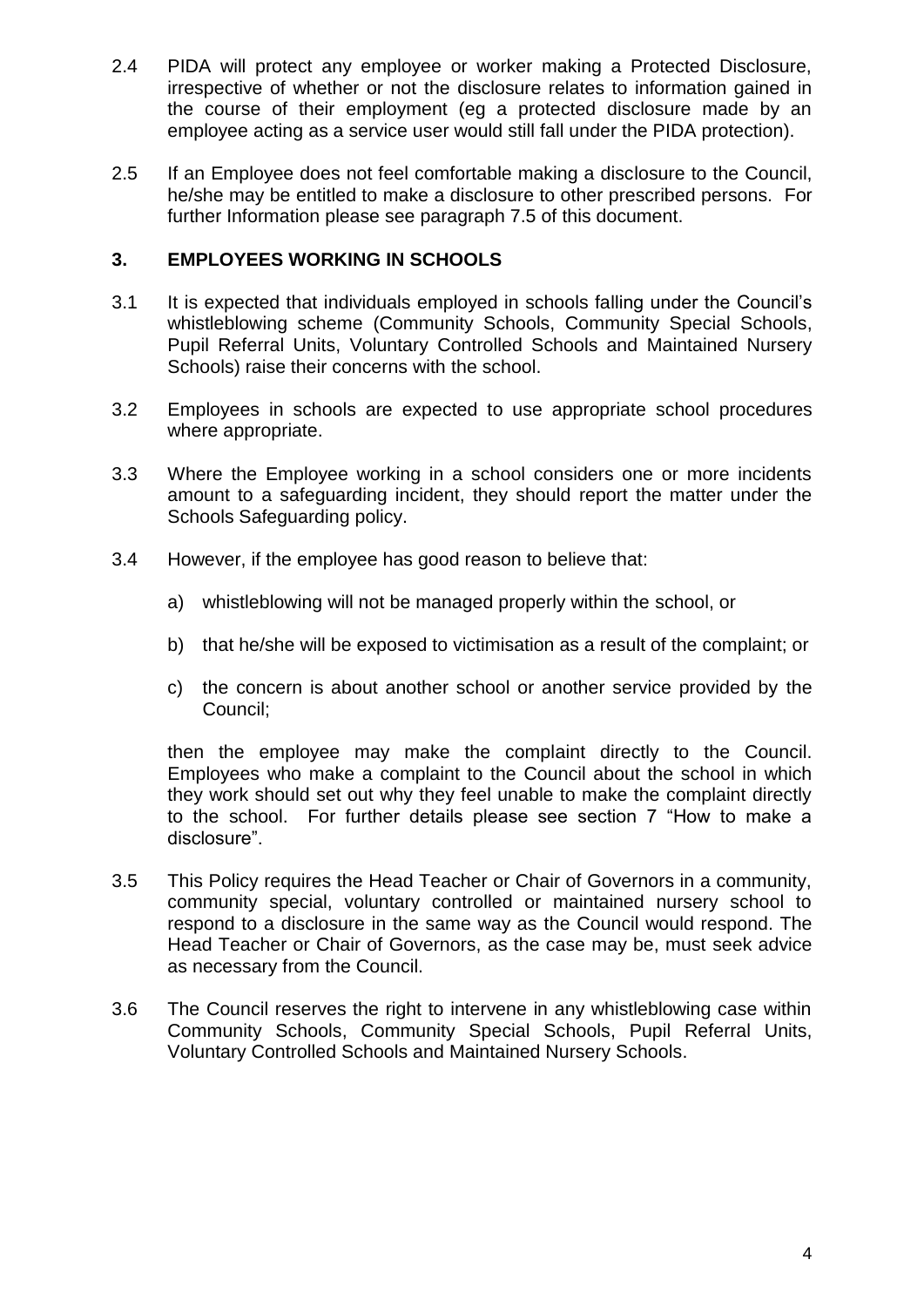#### <span id="page-6-0"></span>**4. FOUNDATION AND VOLUNTARY-AIDED SCHOOLS**

- 4.1 In Foundation and Voluntary-Aided schools that are also maintained (ie funded) by the Council, the governing board, not the Council, is the employer. It is therefore the responsibility of the governing board to adopt a whistleblowing policy. The Council recommends its own policy to the governing boards of Foundation and Voluntary-Aided schools.
- 4.2 In a Foundation or Voluntary-Aided school, it is for the governing board to decide how, within its policy, employees and workers may make a qualifying disclosure which they do not feel able to share with the Head Teacher or Chair of Governors. For example, a church school may wish to have discussions with the appropriate diocesan authority.
- 4.3 The Council will acknowledge concerns in respect of Foundation or Voluntary-Aided schools and deal with those concerns having regard to any legal obligations on the school. However, the Council's ability to investigate disclosures of serious misconduct made against a Foundation or Voluntary-Aided school is considerably less than in the case of disclosures made against schools falling under the Council's whistleblowing scheme, and as such, the Council has limited legal powers to investigate a disclosure made in respect of Foundation and/or Voluntary-Aided schools (except for certain types of allegation, including Safeguarding, Special Educational Needs and/or financial mismanagement allegations).

#### <span id="page-6-1"></span>**5. ACADEMIES, SIXTH FORM COLLEGES, FURTHER EDUCATION ESTABLISHMENTS AND FREE SCHOOLS**

- 5.1 Although the Council does not maintain academies, sixth form colleges or free schools and although these institutions need to adopt their own procedures, the Council will acknowledge any concerns disclosed to it by employees of these organisations. However, if those concerns relate to the functions of the Council they may be dealt with under this policy.
- 5.2 The Council has no legal powers to investigate a disclosure made in respect of academies, sixth form colleges or free schools (except for disclosures made in respect of safeguarding issues and Special Educational Needs), and upon receipt of such concerns, the Council will contact the whistleblower to discuss whether or not to refer the disclosure to the Education Funding Agency, (the Government Agency that has oversight of academy, sixth form colleges, further education establishments and free schools), and to whom complaints/whistleblowing disclosures in respect of academies, sixth form colleges, further education establishments and free schools should be made. However, the Council may provide information about the disclosure, without revealing the identity of the whistleblower, without the whistleblower's consent, where the allegations raised are sufficiently serious enough to warrant it.
- 5.3 In respect of disclosures of serious misconduct or wrongdoing relating to safeguarding children or adults at risk, and/or Special Educational Needs the Council has a legal obligation to investigate, and will do so, irrespective of the status of the school.
- 5.4 The Council will work with the Education Funding Agency and the Department for Education to review the outcome of any complaint referred to them.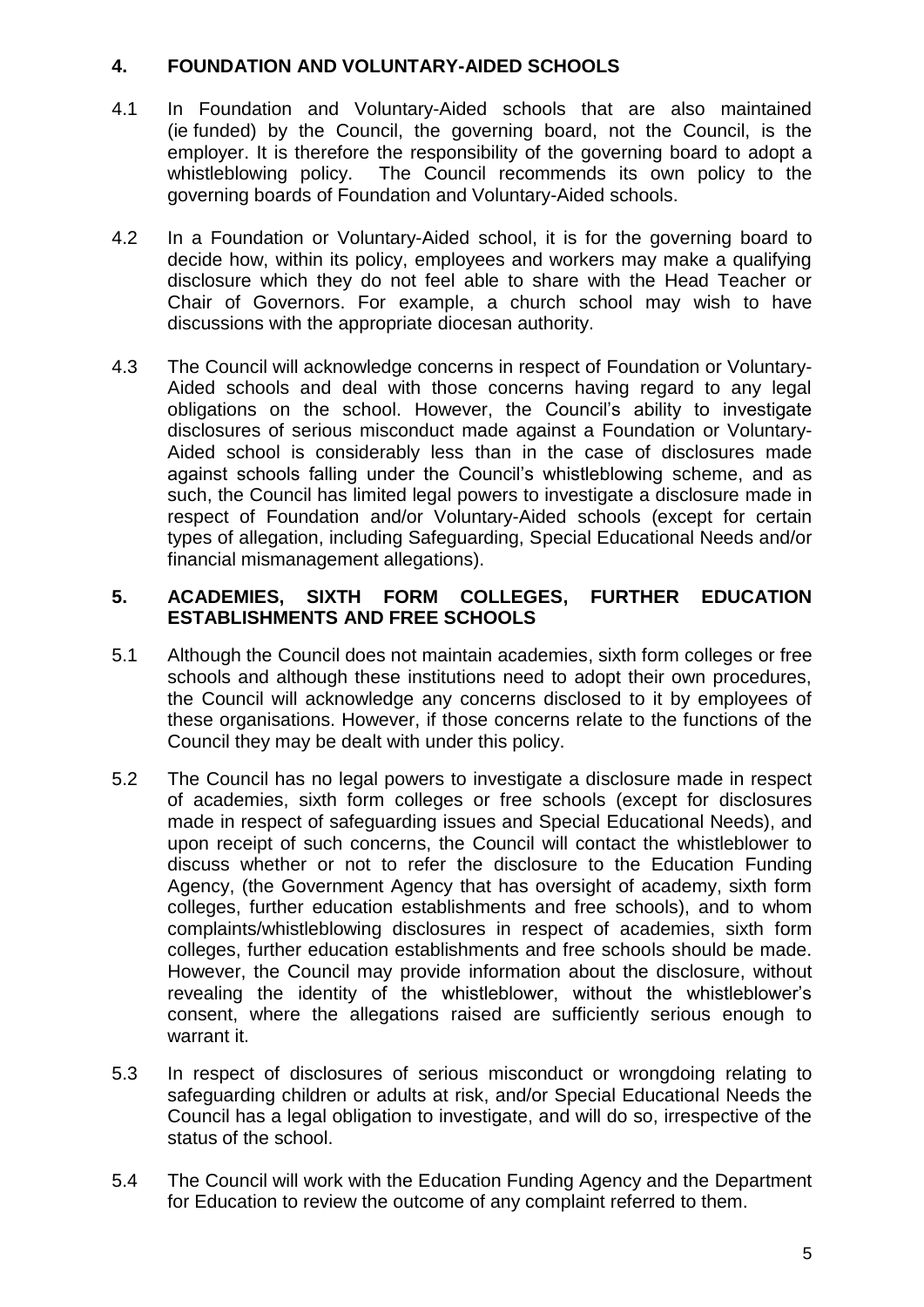#### <span id="page-7-0"></span>**6. ADVICE FOR THOSE WISHING TO RAISE A CONCERN OR MAKE A DISCLOSURE**

6.1 Employees who have major concerns arising from their employment may wish to seek advice from their Trade Union or the charity Public Concern at Work (0207 404 6609 http://www.pcaw.org.uk), to see whether the information which they wish to report would meet the definition of a 'qualifying disclosure' and whether they should be using this procedure, or some other procedure.

#### <span id="page-7-1"></span>**7. HOW TO MAKE A DISCLOSURE**

7.1 An employee who wishes to report any suspected serious misconduct or wrongdoing ("a disclosure") to the Council should contact the Council either by:

e-mail to: whistleblowing@calderdale.gov.uk

or

post to: Whistleblowing c/o Head of Democratic and Partnership Services Calderdale Council Northgate House **Halifax** HX1 1UN

or

telephone: 01422 393568 (the whistleblowing hotline) setting out the following information:

- Name
- Contact details
- Who has committed the alleged serious misconduct/wrongdoing?
- What is the nature of the alleged serious misconduct/wrongdoing?
- Is the person making a disclosure employed by the Council?
- If not, does the person work in a school (if so which one)?
- 7.2 A disclosure form is available if employees wish to use it (see Appendix 2). If employees do not feel able to put their concern in writing, it is possible to telephone or meet an officer. By completing this form, all relevant and appropriate details will have been provided.
- 7.3 It is expected that individuals employed in schools will raise their concerns directly with the school.
- 7.4 Council employees are also entitled to make a Protected Disclosure through their manager, if they feel confident in approaching their manager to report a concern or allegation of serious misconduct or wrongdoing that falls under this policy.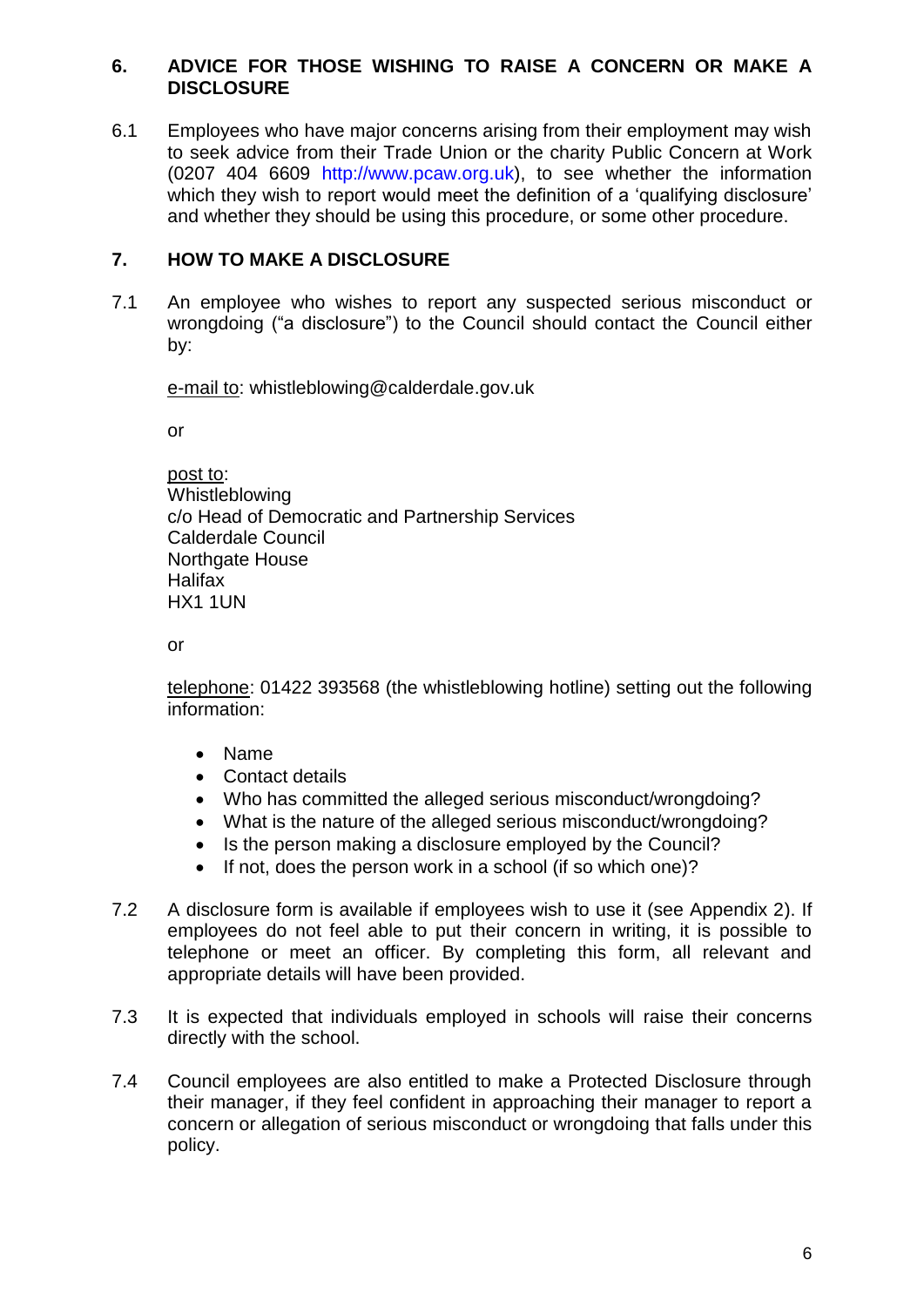7.5 In the event that an employee does not feel comfortable in making a disclosure to the Council, they are entitled to also make a Protected Disclosure to a number of other organisations. For further information as to whom, other than the Council, a protected disclosure can be made, see:

[The public interest disclosure \(prescribed persons\)](https://www.gov.uk/government/uploads/system/uploads/attachment_data/file/510962/BIS-16-79-blowing-the-whistle-to-a-prescribed-person.pdf)

#### <span id="page-8-0"></span>**8. HOW THE COUNCIL WILL RESPOND TO A DISCLOSURE**

- 8.1 The Council will acknowledge receipt of a disclosure, as soon as possible and within 5 working days.
- 8.2 The Council will then consider and decide whether the disclosure falls under the whistleblowing criteria and, if not, will, consider how the disclosure may be investigated using the appropriate Council procedure(s). The Council's decision will be given to the person making the disclosure, wherever possible, as soon as possible after receipt of disclosure, and no later than 10 working days after acknowledging receipt of the disclosure.
- 8.3 The decision letter should state who will be handling the disclosure, how that person can be contacted, what action is likely to be taken. A further letter, summarising progress to date, should be sent within another 10 working days, and if the matter has not been resolved at that time the letter should include an estimate of how long it is likely to be before a full response can be provided.
- 8.4 However, there are situations where the Council is legally required to investigate, under separate procedures, without the consent of the whistleblower, such as investigating allegations of ill-treatment or abuse of children or adults at risk (safeguarding). In these circumstances, the Council will, wherever possible, advise the whistleblower that the disclosure will be investigated under another process, but there may be situations where it is not appropriate to disclose the existence of these investigations.
- 8.5 When the disclosure is considered to come under the Whistleblowing Policy, and the Council has assigned an investigator, he/she will contact the whistleblower, within a further 10 working days, to advise them of the following:
	- a) the arrangements for confidentiality;
	- b) how the person making the disclosure will be expected to contribute to the investigation:
	- c) the outcome of any discussions which may have taken place over anonymity;
	- d) an estimate of how long the investigation is likely to take;
	- e) the name of the investigator appointed to undertake the investigation;
	- f) whistleblower, may be supported by a recognised trade union or work colleague at any meeting
- 8.6 The Council, wherever possible, will seek to advise the whistleblower of the outcome of the investigation. However, the Council is bound by the Data Protection Act and the Human Rights Act in respect of allegations relating to individuals, and may not be able to disclose information where legal proceedings are pending.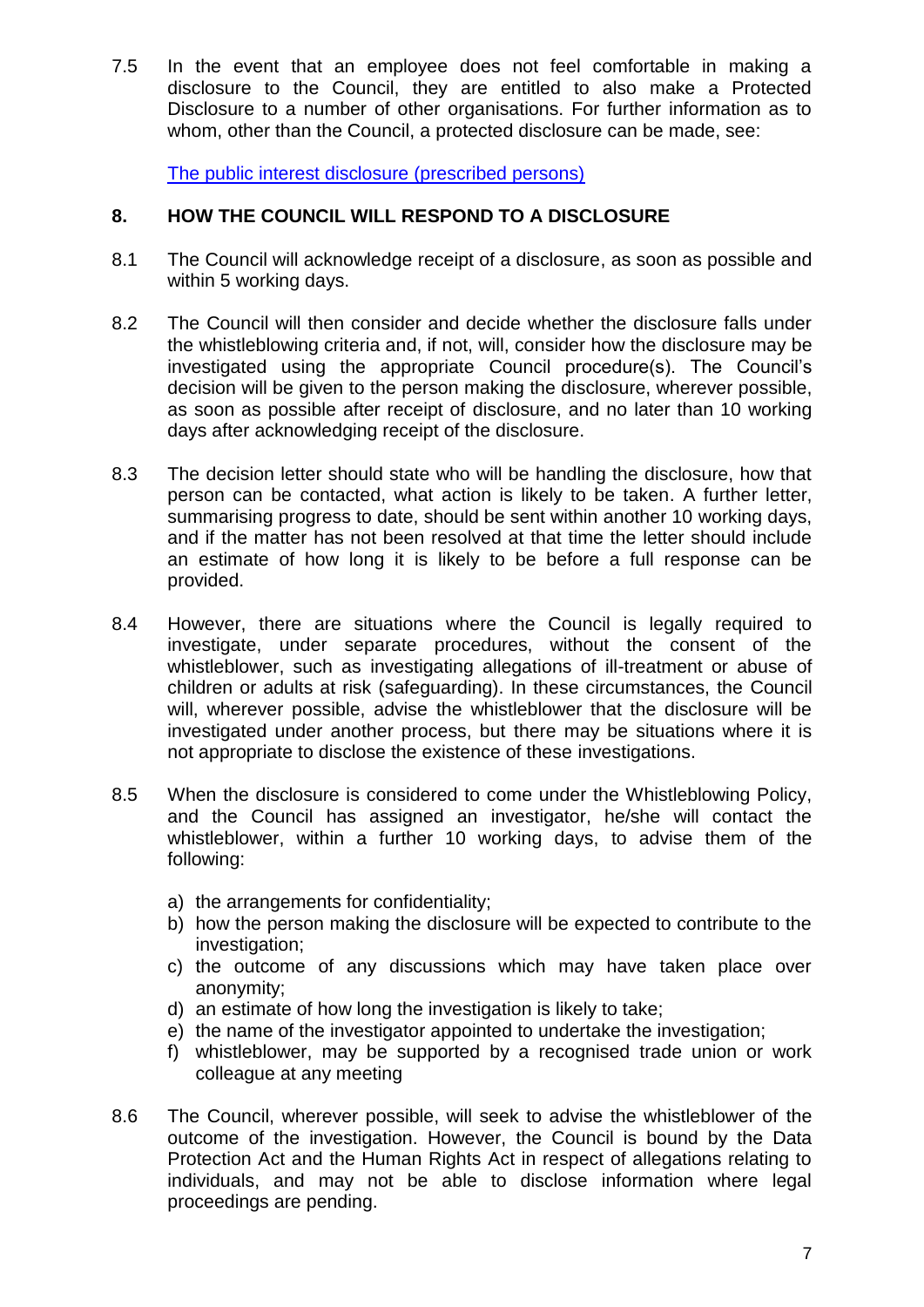- 8.7 The use of this whistleblowing process does not automatically amount to acceptance by the Council that the information provided is necessarily a qualifying disclosure.
- 8.8 For monitoring purposes the Council keeps a list of communications received from people using the whistleblowing process. This information is used for monitoring purposes and to detect if there are areas where there is a high incidence of alleged serious misconduct or wrongdoing.

#### <span id="page-9-0"></span>**9. CONFIDENTIALITY, ANONYMITY & DATA PROTECTION**

- 9.1 Although the PIDA does not refer to the confidentiality of concerns raised in a qualifying disclosure, there is an assumption that such a disclosure will be treated in confidence as a means of preventing victimisation. The Council will seek where possible to avoid disclosing information identifying any whistleblower. However, there are situations where, due to the circumstances of the alleged serious misconduct or wrongdoing, it is impossible to avoid disclosing information which may identify the whistleblower. In these circumstances, the Council will consult where possible with the whistleblower prior to the disclosure taking place and offer any appropriate support.
- 9.2 When an individual makes a disclosure the Council will process any personal data in line with the Data Protection Policy. Data collected from the point that the individual makes the disclosure is held securely and accessed by, and disclosed to individuals only for the purposes of dealing with the disclosure.
- 9.3 There may also be situations where the Council may be obliged to disclose information, for example where there are legal proceedings following on from the investigation. This may require the disclosure of witness statements or correspondence, and there is even the possibility that the whistleblower may be expected to give evidence at any hearing. In these circumstances, the Council will discuss the implications for the whistleblower if he or she proceeds with the disclosure, and where appropriate, discuss support arrangements.
- 9.4 The Council may also be required to disclose the identity of the whistleblower to third parties, where necessary for the purposes of undertaking investigations, eg where the allegations relate to serious criminal offences where the Police should investigate.
- 9.5 Anonymous complaints will be considered, however, depending on the information given and the evidence available, there may not be enough information for a proper investigation without the investigator being able to contact the whistleblower for further information and, in these circumstances, there may not be sufficient evidence to pursue an investigation.
- 9.6 The Council, as a public authority, is subject to the Freedom of Information Act. This means that there is a presumption that the Council discloses any information it holds, unless that information falls under one or more exemptions and, in most cases, that the application of that exemption is in the public interest.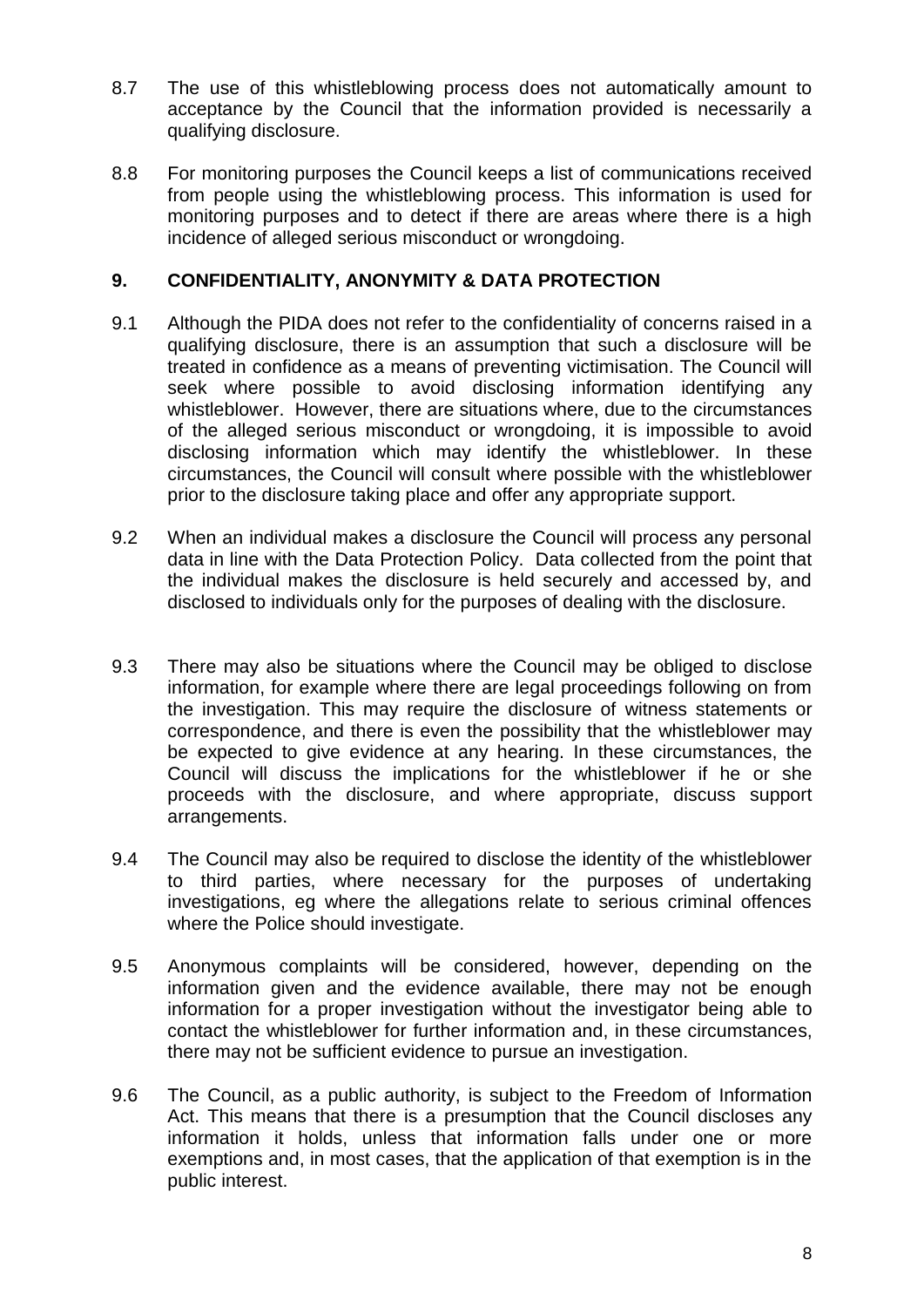- 9.7 The Freedom of Information Act contains exemptions that may be applicable to permit the withholding of information identifying the whistleblower, including:
	- s.40 Personal Data.
	- s.41 Information which, if disclosed, would give rise to an actionable breach of confidence.
- 9.8 If the Council receives a request for information identifying a whistleblower, it will contact the whistleblower to seek their views in respect of the disclosure or withholding of the information requested and, wherever possible, it will seek to comply with those views.
- 9.9 The Council is mindful, in reconciling the legal obligation to disclose information it holds under the Freedom of Information Act 2000, of its legal obligations under:
	- The Public Interest Disclosure Act 1998 to avoid the discrimination or victimisation of employees; and
	- The Health and Safety at Work Etc Act 1974, to protect the health and safety (including mental health) of employees.

#### <span id="page-10-0"></span>**10. PROTECTION FOR WHISTLEBLOWERS**

- 10.1 Employees are protected if:
	- they honestly think what they report is true;
	- they think they are telling the right person; and
	- they believe that their disclosure is in the public interest.
- 10.2 Any employee who makes a 'qualifying disclosure' which meets the definition in the Public Interest Disclosure Act is legally protected against detriment or dismissal for whistleblowing. The Council has adopted this procedure in order to encourage early internal whistleblowing and demonstrate its commitment to preventing victimisation. If an employee claims that, despite that commitment, he or she has been victimised because of blowing the whistle, he or she should make a further complaint under this Policy directly to the Monitoring Officer (contact details outlined in section 7).
- 10.3 An employee has the right to complain of detriment or dismissal as a result of any whistleblowing to an employment tribunal.
- 10.4 Any employee who subjects a whistleblower to a detriment could:
	- be subject to an internal Council investigation and potential disciplinary action, including potential dismissal;
	- face a civil claim personally, as the affected whistleblower could be entitled to directly issue a legal claim against the perpetrator.
- 10.5 The Council/School will support the wellbeing of employees who make a protected disclosure through management arrangements for example Occupational Health and monitoring of the individuals wellbeing will continue following any investigation and outcome.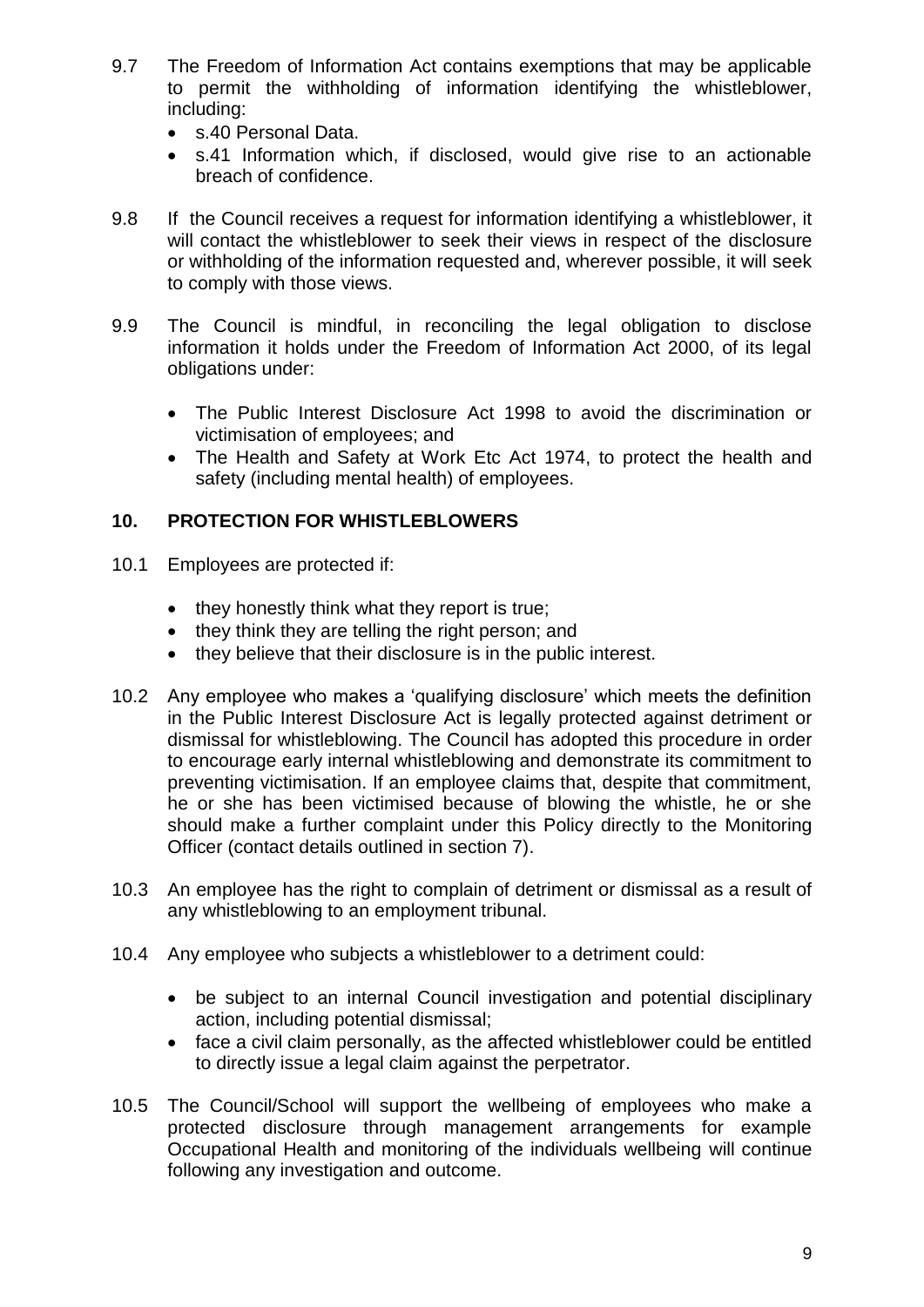#### <span id="page-11-0"></span>**11. RECORDING AND MONITORING**

- 11.1 The Council is legally required to maintain a list of concerns raised by employees made under the Public Interest Disclosure Act. Inclusion in this list does not amount to acceptance that the communication amounts to a Protected Disclosure and any subsequent decision that the matter falls outside the Act will be added to the record.
- 11.2 The Head of Democratic and Partnership Services (the Council's Monitoring Officer) has overall responsibility for the maintenance and operation of this Policy and maintains a record of concerns raised and the outcomes (in a form which does not endanger the whistleblower's confidentiality) and may report, in appropriate circumstances, to the Council's Audit Committee.
- 11.3 For the purposes of investigating whether or not there are any systemic issues that need to be addressed, and to monitor the performance of any investigation, an anonymised summary of all disclosures of serious misconduct or wrongdoing, made by employees will be sent on an annual basis to:
	- the Head of Service for the area to which the complaint relates; and
	- the Audit Committee.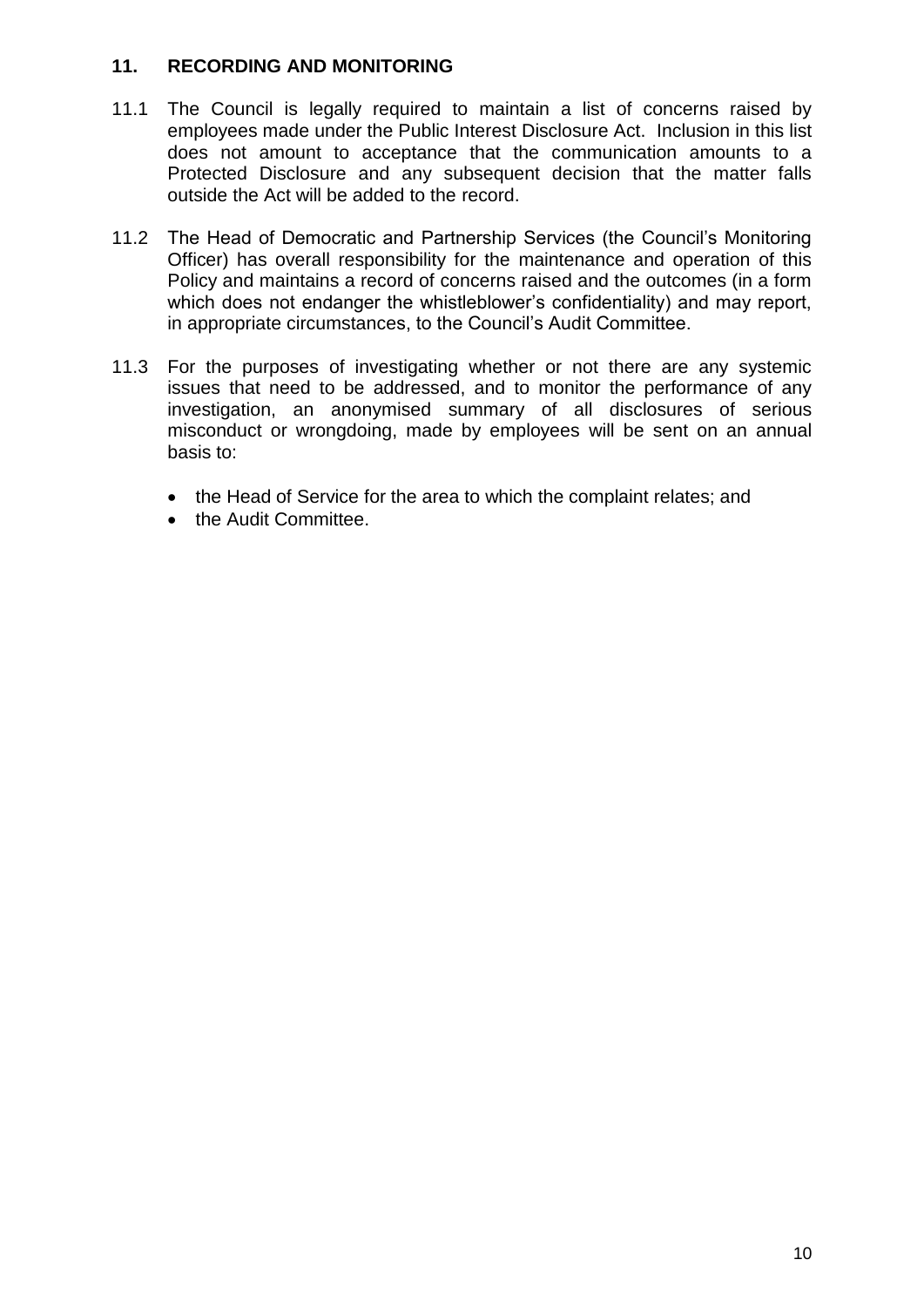### <span id="page-12-0"></span>**The Nolan Principles of Conduct Underpinning Public Life**

**1. Selflessness –** Holders of public office should act solely in terms of the public interest.

**2. Integrity –** Holders of public office must avoid placing themselves under any obligation to people or organisations that might try inappropriately to influence them in their work. They should not act or take decisions in order to gain financial or other material benefits for themselves, their family, or their friends. They must declare and resolve any interests and relationships.

**3**. **Objectivity –** Holders of public office must act and take decisions impartially, fairly and on merit, using the best evidence and without discrimination or bias.

**4. Accountability –** Holders of public office are accountable to the public for their decisions and actions and must submit themselves to the scrutiny necessary to ensure this.

**5. Openness –** Holders of public office should act and take decisions in an open and transparent manner. Information should not be withheld from the public unless there are clear and lawful reasons for so doing.

**6. Honesty –** Holders of public office should be truthful.

*7.* **Leadership –** Holders of public office should exhibit these principles in their own behaviour. They should actively promote and robustly support the principles and be willing to challenge poor behaviour wherever it occurs.

**Holders of public office** are defined in law. They include local government Councillors, school governors and clerks to school governing bodies. They also include certain senior local government officers required to be appointed by law.